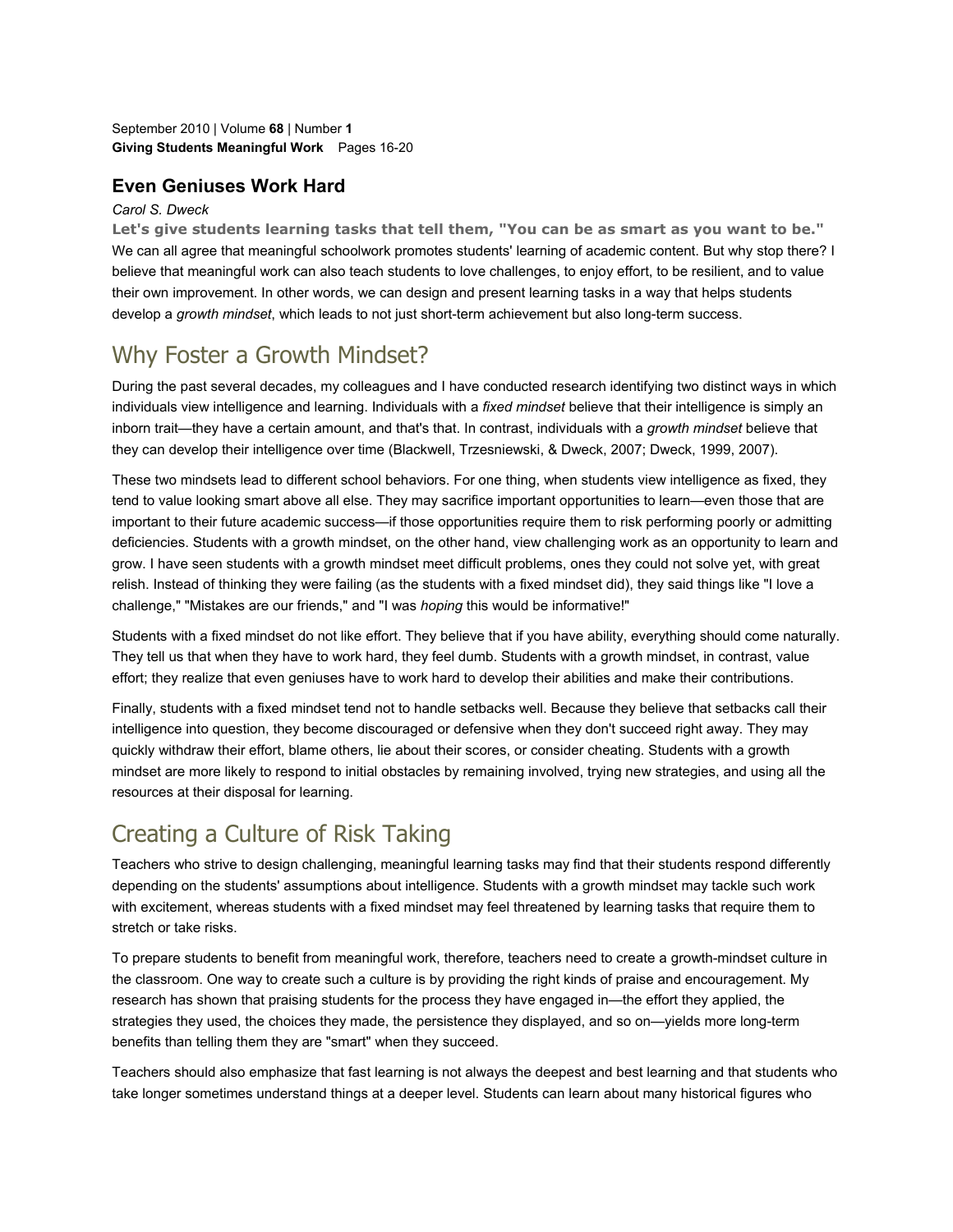were not regarded as "fast" learners in childhood. Albert Einstein swore that he was slow to learn and that's why he pondered the same questions year after year—with, as we know, excellent results.

Some teachers teach their students about the different mindsets directly. (To learn about a growth mindset curriculum that my colleagues and I have created, go to www.brainology.us.) Teachers may illustrate the concept of the growth mindset by having their students write about, and share with one another, something they used to be poor at and are now very good at.

In one class, for example, the students were astounded to learn that the school's baseball star used to be inept at baseball and only became proficient after much practice. Such discussions encourage students not to be ashamed to struggle with something before they are good at it.

Teachers can also ask their students to choose an area in which they would like to improve and then to establish a personal goal that would be a big reach for them. For example, a student who is typically afraid of criticism might decide to seek critical feedback on her next art project; an algebra student struggling to understand absolute values might commit to watching a YouTube video on how to solve linear absolute value equations, and then teach the process to his classmates; a student who lacks physical confidence might join a sports team; or a shy student might approach other students she would like to befriend. Students can share their plans and even help one another enhance their skills and reach their goal.

Another strategy is to have students write a letter to a struggling student explaining the growth mindset, telling the struggler not to label himself or herself, and giving the student advice on improvement strategies to try.

Through such exercises, teachers are transmitting crucial information— telling students that they view them all as having intelligence that they can choose to develop. The teachers are also communicating that their role is not to judge who is smart and who is not, but to collaborate with students to make everyone smarter.

## Building a Growth Mindset

Within a classroom culture that supports a growth mindset, teachers can design meaningful learning tasks and present them in a way that fosters students' resilience and long-term achievement.

#### Emphasize Challenge, Not "Success"

Meaningful learning tasks need to challenge every student in some way. It is crucial that no student be able to coast to success time after time; this experience can create the fixed-mindset belief that you are smart only if you can succeed without effort.

To prevent this, teachers can identify students who have easily mastered the material and design in-class assignments that include some problems or exercises that require these students to stretch. This way, the teacher will be close at hand to guide students if necessary and get them used to (and ultimately excited about) the challenging work. Some teachers have told me that after a while, students begin to select or create challenging tasks for themselves.

When presenting learning tasks to students, the teacher should portray challenges as fun and exciting, while portraying easy tasks as boring and less useful for the brain. When students initially struggle or make mistakes, the teacher should view this as an opportunity to teach students how to try different strategies if the first ones don't work—how to step back and think about what to try next, like a detective solving a mystery.

Suppose that a student has attempted a math problem but is now stuck. The teacher can say, "OK, let's solve this mystery!" and ask the student to show the strategies he or she has tried so far. As the student explains a strategy, the teacher can say, "That's an interesting strategy. Let's think about why it didn't work and whether it gives us some clues for a new path. What should we try next?"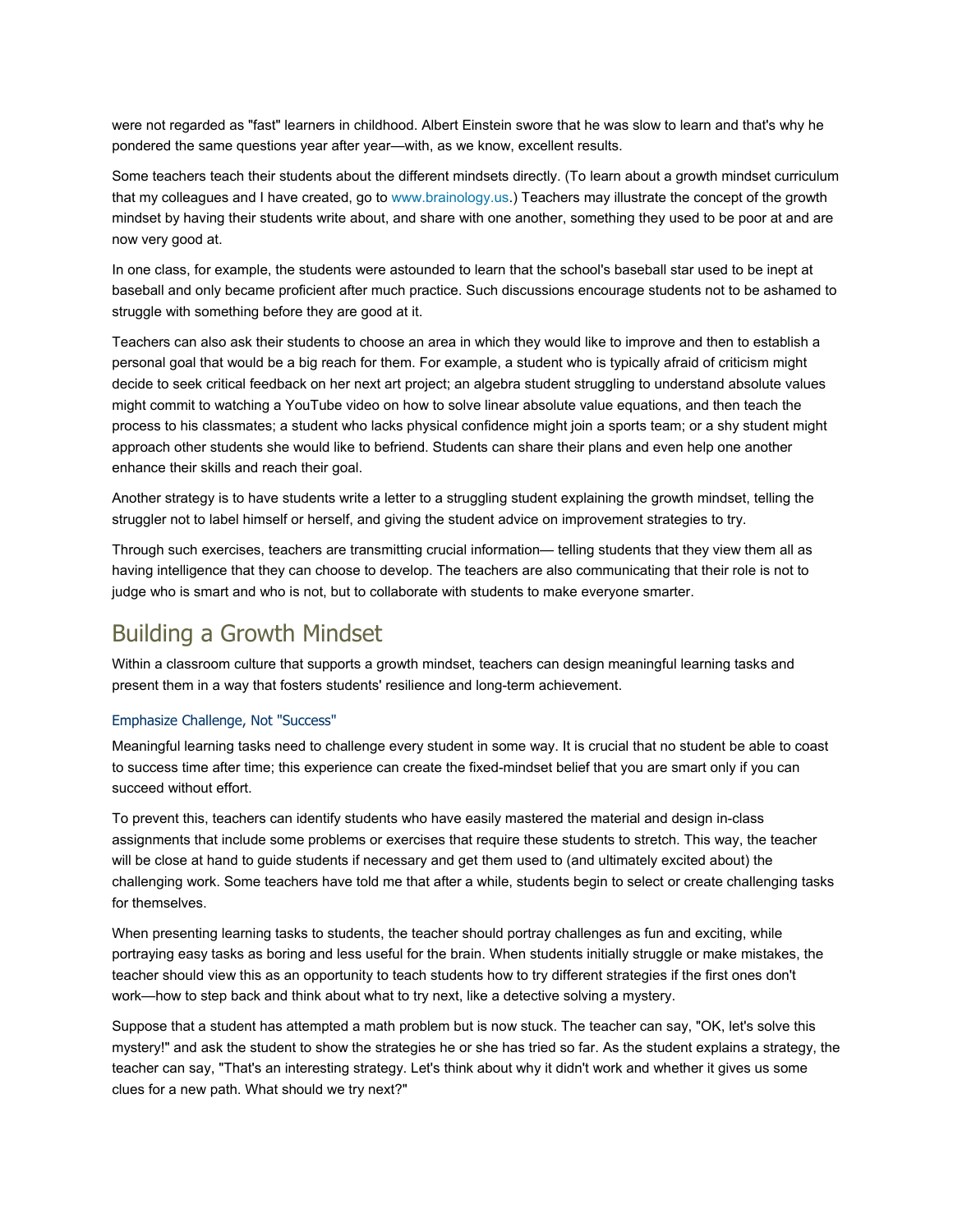When, perhaps with the teacher's guidance, the student finds a fruitful strategy, the teacher can say "Great! You tried different ways, you followed the clues, and you found a strategy that worked. You're just like Sherlock Holmes, the great detective. Are you ready to try another one?" In this way, the teacher can simultaneously gain insight into what the student does and does not understand and teach the student to struggle through knotty problems.

#### Give a Sense of Progress

Meaningful learning tasks give students a clear sense of progress leading to mastery. This means that students can see themselves doing tasks they couldn't do before and understanding concepts they couldn't understand before. Work that gives students a sense of improvement as a result of effort gives teachers an opportunity to praise students for their process. That is, teachers can point out that the students' efforts were what led to the progress and improvement over time.

Some teachers make students' progress explicit by giving pre-tests at the beginning of a unit that purposely cover material students do not know. When students compare their inevitably poor performance on these pre-tests with their improved performance on unit post-tests, they get used to the idea that, with application, they can become smarter.

Homework is an especially important component of an instructional program that enhances students' sense of learning and progress. Homework assignments should not feel like mindless, repetitive exercises; rather, they should present novel problems for students to solve, require them to apply what they've learned in new ways, or ask them to stretch to the next level.

For example, suppose that students are learning about the rise and fall of civilizations. Their homework assignment might be to apply their learning by designing a civilization that would either thrive (by building in positive factors) or implode (by building in risk factors). They can write the story of their civilization and what happened to it. Or suppose students were studying Shakespeare's sonnets. For homework, they could write a sonnet to the person or animal of their choice in the style of Shakespeare.

#### Grade for Growth

The way teachers evaluate their students' work can also help students develop a growth mindset. At one high school in Chicago, when students don't master a particular unit of study, they don't receive a failing grade—instead, they get a grade of *Not Yet*. Students are not ashamed of that grade because they know that they're expected to master the material, if not the first time, then the next time, or the next.

The word "yet" is valuable and should be used frequently in every classroom. Whenever students say they can't do something or are not good at something, the teacher should add, "yet." Whenever students say they don't like a certain subject, the teacher should say, "yet." This simple habit conveys the idea that ability and motivation are fluid.

Some teachers my colleagues and I work with tell us that they've shifted their grading system to consider more growth-mindset criteria, so that no student can coast to an *A* and students who struggle and improve get credit for their effort. One school bases one-fourth of each student's grade on growth-mindset factors, thus rewarding students who challenge themselves, are resilient in the face of difficulty, and show clear improvement over time. Other schools give a separate grade for challenge-seeking, effort, and resilience. Of course, for that grade to be effective (and not just a consolation prize), teachers need to have reinforced the value of these qualities daily throughout the school year.

What if a student puts in great effort but does not improve? The teacher needs to factor in the effort but then work with the student to figure out what the impasse was and how the student can break through that impasse.